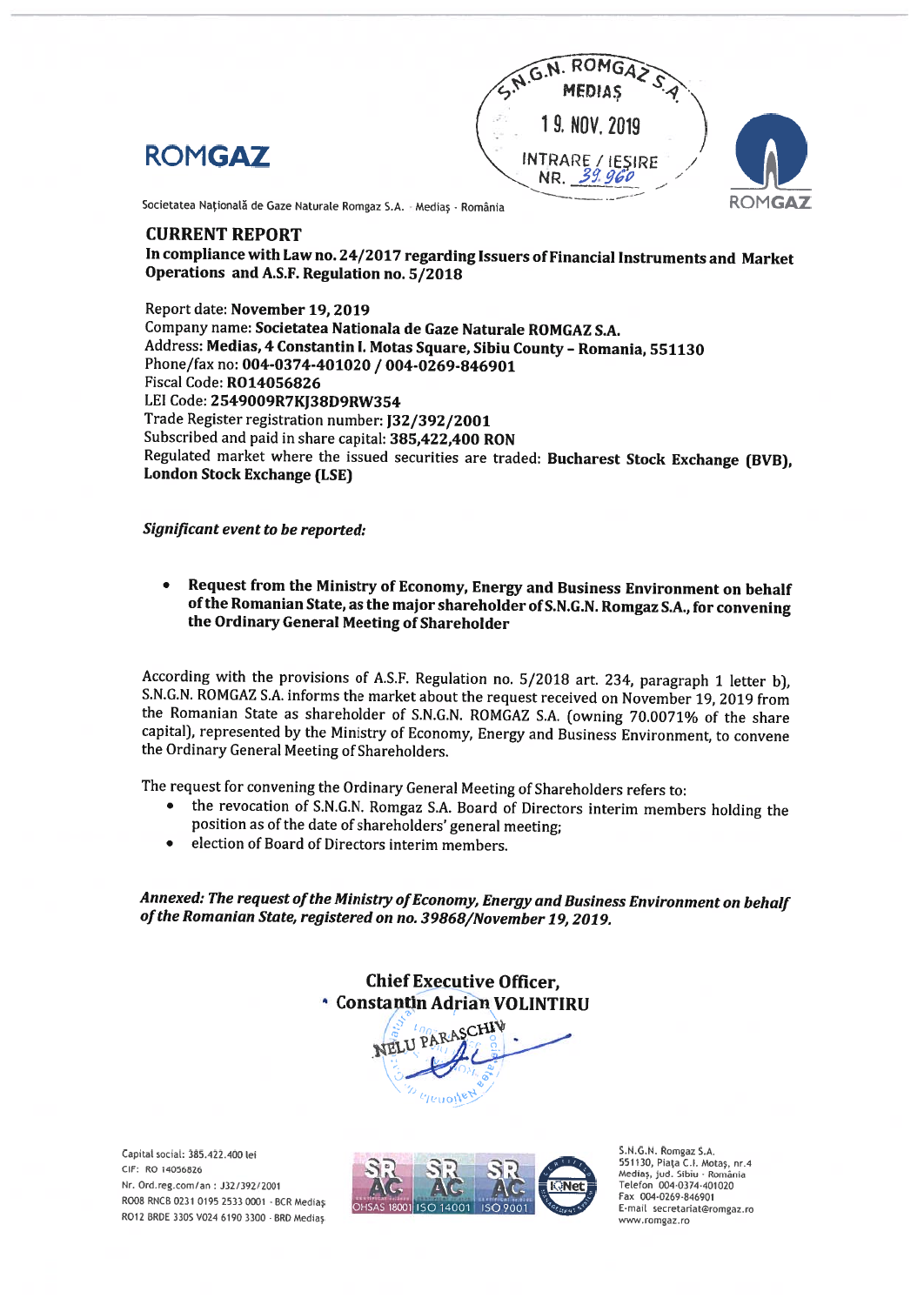Translation from the Romanian language

Ministry of Economy, Energy and Business Environment

Minister Cabinet

Registration number 4669 of November 18/2019

To: SNGN Romgaz S.A.

in attn. of: Mrs. Stan- Olteanu Manuela Petronela, Chairman of the Board

The Ministry of Economy, Energy and Business Environment, on behalf of the Romanian State as shareholder holding <sup>a</sup> number of 269,823,080 shares representing 70.0071% of the share capital of Societatea Nationala de Gaze Naturale "Romgaz" S.A. based on Company Law 31/1990, Art. 119, as subsequently amended and supplemented, requests the immediate convening of the Ordinary General Meeting of Shareholders on December 23, 2019 for the debate and approval of the following:

- 1) Revocation of SNGN Romgaz S.A. Board of Directors interim members holding the position as of the date of shareholders' general meeting;
- 2) Election of SNGN Romgaz S.A. Board of Directors interim members;
- 3) Establishing the mandate term of the Board of Directors members elected for <sup>a</sup> period of 4 (four) months starting with date of their appointment;
- 4) Establishing the fixed gross monthly indemnity of the newly elected Board members in compliance with Article 37, paragraph (1) and (2) of GEO NO. 10912011.
- 5) Approval of the mandate contract draft to be concluded with the new members of the Board of Directors.
- 6) Mandating the representative of the majority shareholder to sign the mandate contracts with the new members of the Board of Directors.

We also propose the following Resolution draft:

- 1) AGOA approves the revocation of the following Board of Directors members of Societatea Nationala de Gaze Naturale "ROMGAZ" SA.
	- Mr./Mrs. [ ];
	- Mr./Mrs. [ ];
	- Mr./Mrs. [ ];
	- Mr./Mrs. [ ];
	- Mr./Mrs. [ ].
- 2) EGMS approves the election of the following Board of Directors intenm members of Societatea Nationala de Gaze Naturale "ROMGAZ" SA.
	- Mr/Mrs.  $[$  [........], domiciled in [.........], professional qualification  $[$  [.........];
	- Mr/Mrs.  $[$ .........], domiciled in  $[$ .........], professional qualification  $[$ .........];
	- Mr/Mrs.  $[$ ........], domiciled in  $[$ .........], professional qualification  $[$ .........];
	- Mr/Mrs.  $[$ .........], domiciled in  $[$ .........], professional qualification  $[$ .........];
	- Mr/Mrs. [ $[$ ... $]$ , domiciled in [ $[$ ... $]$ , professional qualification  $[$ ... $]$ ;